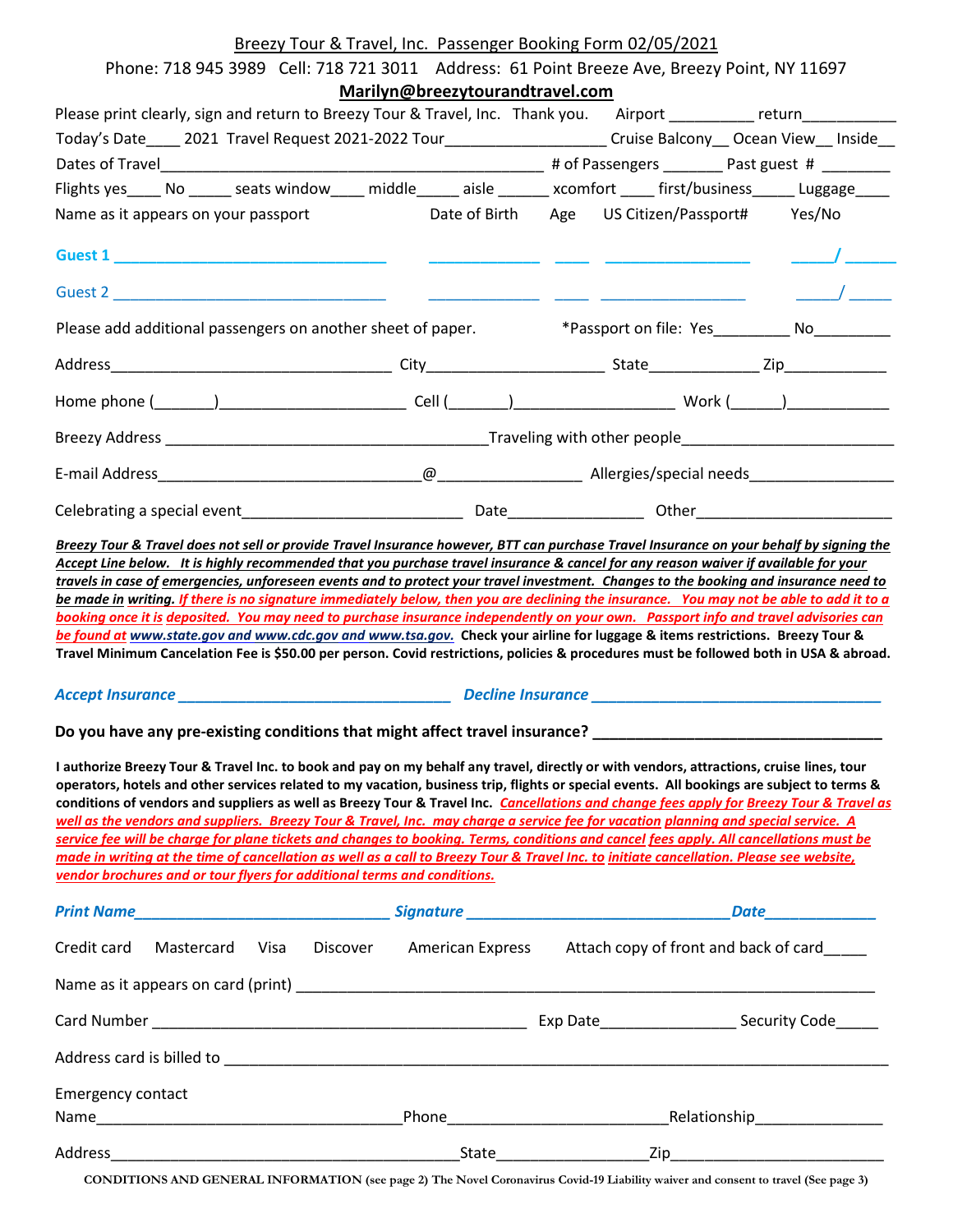## Breezy Tour & Travel, Inc. Passenger Booking Form 02/05/2021

#### Phone: 718 945 3989 Cell: 718 721 3011 Address: 61 Point Breeze Ave, Breezy Point, NY 11697 **Marilyn@breezytourandtravel.com**

**RESERVATIONS and PAYMENTS:** The Tour/cruise/fit deposit amount is listed on the Website, brochure, flyer or invoice. The deposit is required in order to confirm your booking. Final payment is due ninety (90) days prior to departure unless otherwise indicated on the Website, brochure or flyer. If your reservation is made within ninety (90) days of departure, the entire cost of the trip must be paid at the time of the request in order to secure confirmation.

**CREDIT CARDS**: Are not accepted for Breezy Tour & Travel, Inc. custom tours. All payments should be made in cash or by check. Reservations are not confirmed until check clears. For all other travel suppliers and vendors credit card terms and conditions apply. Credit cards are accepted for cruises, vendor escorted tours & most FIT

**RESERVATION CHANGES:** A change of any kind, such as a change of tour or tour date is considered a new booking. Cancellation fees apply and any charges from hotels or attractions that are paid in advance on your behalf will be charged. Names changes are subject to a \$25.00 per person fee. Name changes are not accepted for cruises or tours that include air travel. Cancellation fee schedule applies for all bookings including group, individual, FIT and all other travel.

**INSURANCE:** Breezy Tour & Travel, Inc. strongly recommends that you procure insurance against your cancellation of a tour or your inability to travel or continue a tour due to injury or illness. Luggage should be insured against loss. Insurance is available through your insurance broker.

**CANCELLATION BY YOU:** We must receive your cancellation notice in writing by email or overnight courier. Your cancellation date will be the date on which we receive your notice. Tours are non-transferrable. Please call Breezy Tour & Travel Inc. to let us know your written cancellation is on its way and we confirm you are cancelling.

- If we receive your cancellation notice ninety-one (91) days or more from the tour departure date, we will refund fifty percent (50%) of the deposit amount and the entire tour price, to the extent that you have made that payment.
- If we receive your cancellation notice ninety (90) days or fewer prior to the departure date, we will retain one hundred percent (100%) of the tour price.
- Any penalty imposed either by an airline, cruise line, or tour company, including for airline service between points on the tour ("Internal Air") or travel to and from the tour, is your responsibility.

**SEATING:** All seats are reserved and assigned in order of receipt of reservations. Seats are not rotated on one-day tours. On multi-day tours seats are rotated in accordance with policy in an effort to be fair and to share preferred seating. Such policy may be varied in the interest of a particular tour or for travelers who meet special assistance requirements when informed in advance. Passengers who would like to request being seated together should make their reservations at the same time. **SMOKING:** There is no smoking on the bus.

**CELL PHONES***:* Please put your phone ringer on vibrate or silent mode and refrain from using your cell phone on the bus except for emergencies. Please use a low tone of voice and do not disrupt the passengers around you. Thank you for your understanding and cooperation.

**BAGGAGE and PERSONAL ITEMS DISCLAIMER:** Although all effort is made to care for passenger luggage as carefully as possible, Breezy Tour & Travel, Inc. is not responsible for and does not assume liability for or accept claims for loss or damage to luggage or any other personal items. Travel insurance is strongly recommended.

**LIMITATION of LIABILITY:** Breezy Tour & Travel, Inc. acts only as an agent for the traveler and in no event will we be held liable for loss, claim, damage, or any special, punitive, exemplary, direct, indirect, incidental or consequential damages of any kind, including delays, injuries, accidents , your medical/health problems or physical disabilities, loss of personal property or non-performance on the part of bus operators, hotels, restaurants or attractions or loss of enjoyment as a result of such. Breezy Tour & Travel, Inc. reserves the right to decline or retain any person as a member of its tours. Breezy Tour & Travel, Inc. at all times endeavors to provide the hotels, restaurants and other tour features as presented. We reserve the right to substitute without notice any comparable tour features without change in price or to cancel any tour, provided refund is made. In the event of an act of God, war (declared or undeclared), terrorism or any other event beyond our control including acts of nature that results in the cancellation of a tour, Breezy Tour & Travel, Inc. reserves the right to issue a credit in lieu of a money-back refund.

**TRAVELERS NEEDING SPECIAL ASSISTANCE:** Breezy Tour & Travel, Inc. will make reasonable efforts to accommodate the special needs of travelers when informed in advance and is within our control. We regret that our drivers, tour directors and other staff are not equipped to individually assist passengers with walking, dining or other routine activities. Passengers traveling with a wheelchair must have someone with them who is able to assist them in the storage and set-up of the wheelchair. Wheelchairs and other equipment provided by Breezy Tour & Travel, Inc. or other attractions are used at your own risk. Breezy Tour & Travel, Inc. takes no responsibility for misuse, damages or breakdowns.

**NOT INCLUDED in TOUR COSTS:** Wine, beer, liquor, soft drinks and tips for beverages purchased on your own. Laundry, valet, telephone calls and, on multi-day tours, handling fees for more than one piece of luggage. Airline luggage fees are not included unless noted on the booking.

**GRATUITIES INCLUDED:** All tipping for luggage and meals where included and have been provided by Breezy Tour & Travel, Inc.

**GRATUITIES NOT INCLUDED:** Customary gratuities to the tour director, local guides and driver are not included unless stated. Gratuities should be extended on a per passenger basis and not as a group. **SPECIAL REQUESTS:** Breezy Tour & Travel, Inc. cannot confirm special requests such as meal requirements, room configurations or airline seating. All requests will be forwarded to the appropriate vendor. However, Breezy Tour & Travel, Inc. does not control or supervise any restaurant, hotel, attraction or airline.

**Thank you for your business! Happy Travelin….**